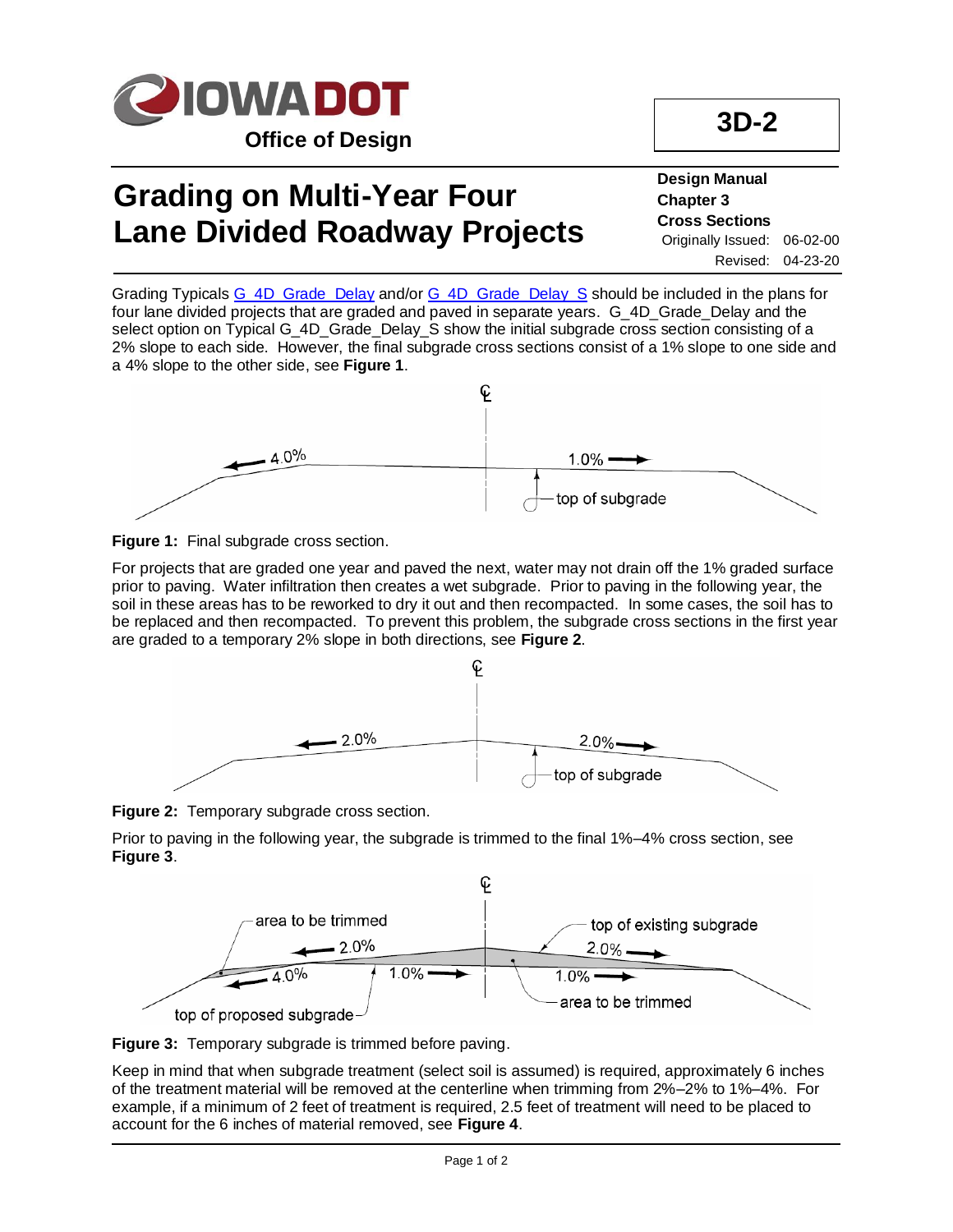

**Figure 4:** Accounting for trimmed subgrade treatment material.

The trimmed material is used as earth shoulder fill and should be included in excavation required for Earth Shoulder Construction. Add a note in the Estimate Reference Information that indicates the volume for Earth Shoulder Construction that is available from this trimmed material.

Typica[l 2101](../tnt/PDFsandWebFiles/IndividualPDFs/2101.pdf) should be included in the paving plans.